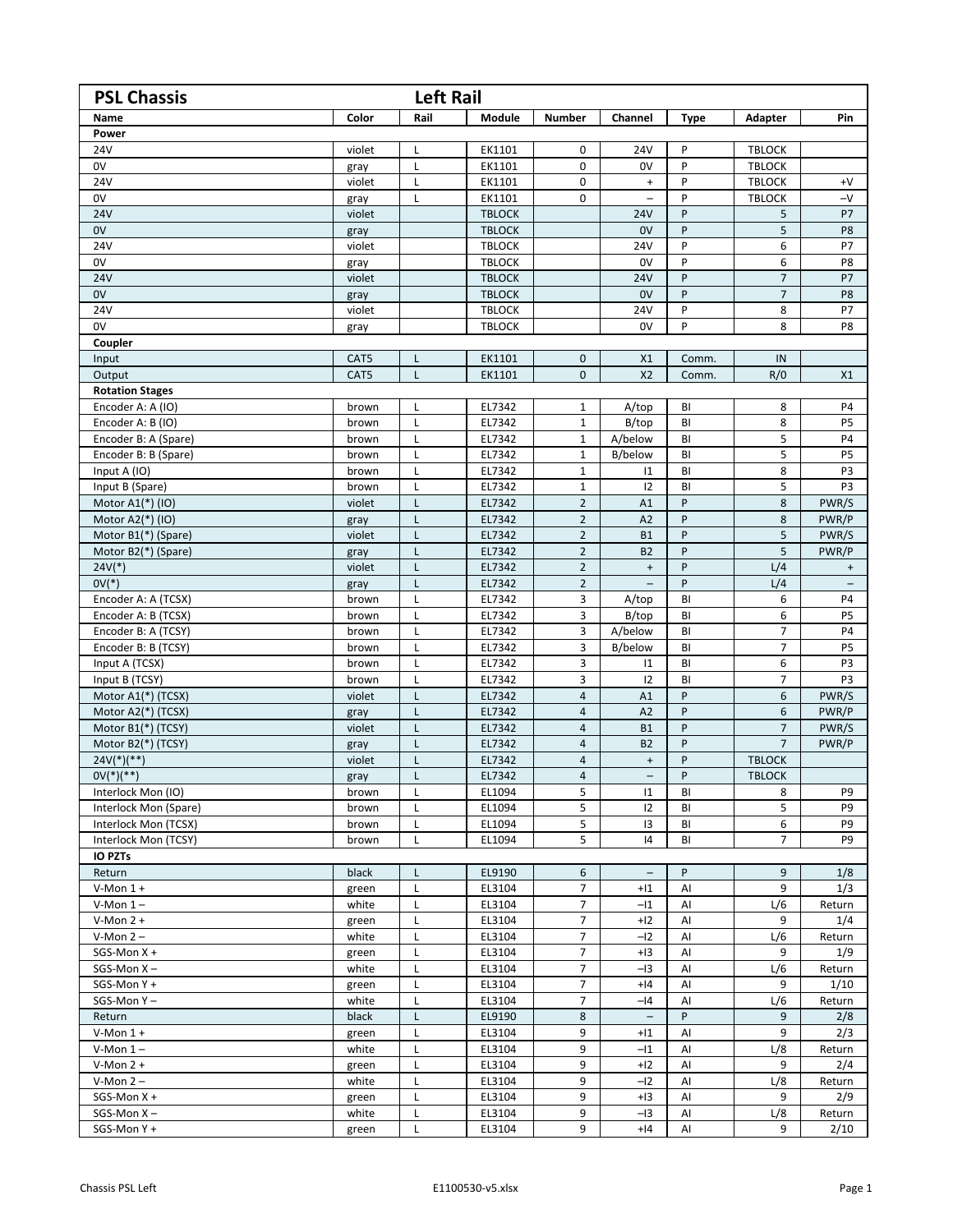| SGS.<br>S-Mon                           | . .<br>white | $F: \Omega \wedge \Omega$<br>.<br>----- | - 14 | $\Lambda$<br>-- | 70<br>L/C | ne.<br>: u |
|-----------------------------------------|--------------|-----------------------------------------|------|-----------------|-----------|------------|
| $\sim$ $\sim$ $\sim$<br>$1*1$ $011001C$ |              |                                         |      |                 |           |            |

(\*) AWG16, twist pairs

(\*\*) Wrap twisted pair through a common mode choke, 10 turns, then connect to terminal block